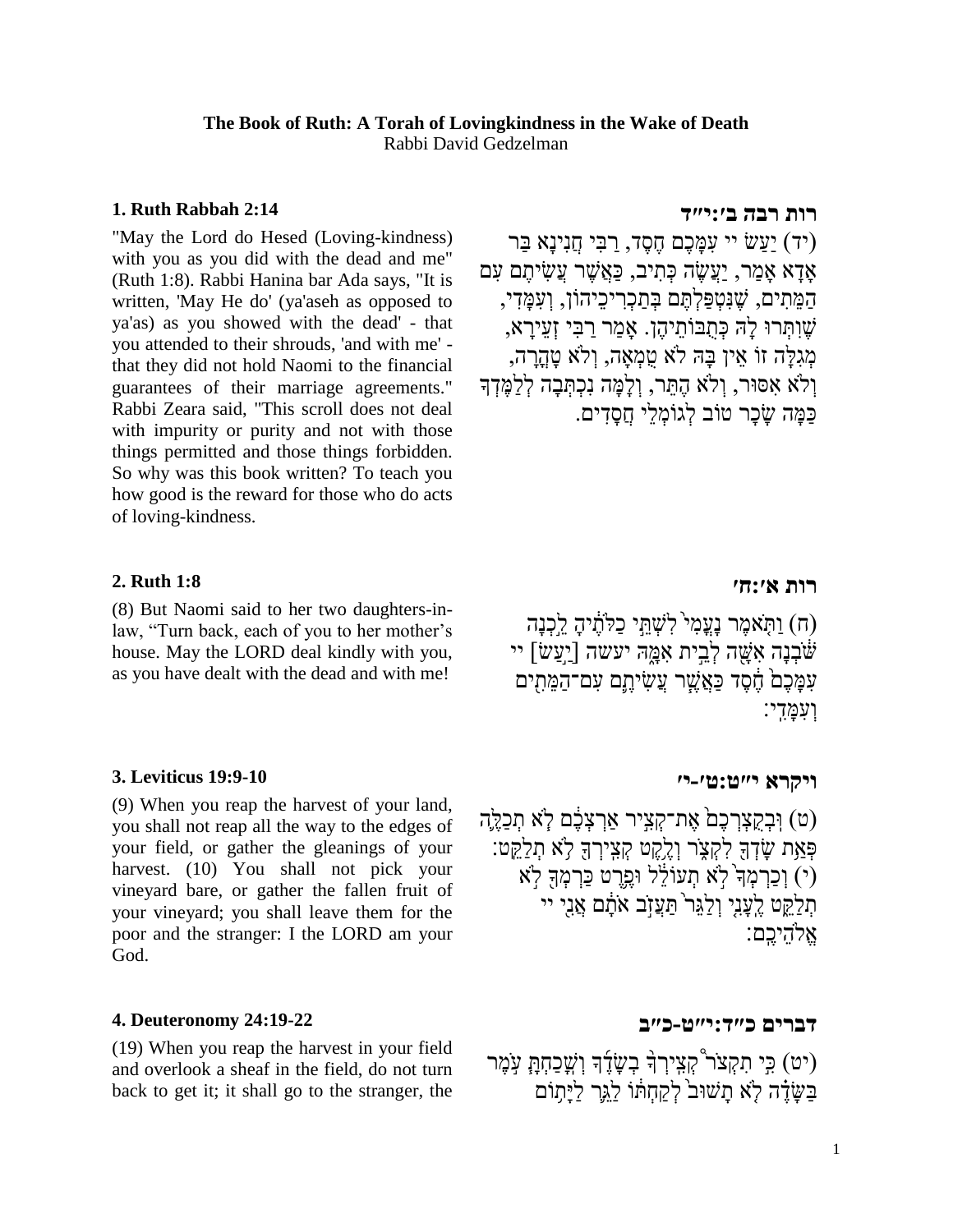fatherless, and the widow—in order that the LORD your God may bless you in all your undertakings. (20) When you beat down the fruit of your olive trees, do not go over them again; that shall go to the stranger, the fatherless, and the widow. (21) When you gather the grapes of your vineyard, do not pick it over again; that shall go to the stranger, the fatherless, and the widow. (22) Always remember that you were a slave in the land of Egypt; therefore do I enjoin you to observe this commandment.

#### **5. [Deuteronomy 25:5-10](https://www.sefaria.org/Deuteronomy.25.5-10)**

(5) When brothers dwell together and one of them dies and leaves no son, the wife of the deceased shall not be married to a stranger, outside the family. Her husband's brother shall unite with her: he shall take her as his wife and perform the levir's duty. (6) The first son that she bears shall be accounted to the dead brother, that his name may not be blotted out in Israel. (7) But if the man does not want to marry his brother's widow, his brother's widow shall appear before the elders in the gate and declare, "My husband's brother refuses to establish a name in Israel for his brother; he will not perform the duty of a levir." (8) The elders of his town shall then summon him and talk to him. If he insists, saying, "I do not want to marry her," (9) his brother's widow shall go up to him in the presence of the elders, pull the sandal off his foot, spit in his face, and make this declaration: Thus shall be done to the man who will not build up his brother's house! (10) And he shall go in Israel by the name of "the family of the unsandaled one."

#### **6. [Leviticus 25:23-28](https://www.sefaria.org/Leviticus.25.23-28)**

(23) But the land must not be sold beyond reclaim, for the land is Mine; you are but strangers resident with Me. (24) Throughout the land that you hold, you must provide for וְלַאלְמֵנָה יִהֶיֶה לְמָעוָ יִבְרָכְדְ<sup>י</sup>יי אֱלֹקֶיִדְּ בְּכָל מַעֲשֶׂה יַדֵּיִךְ׃ (כ) כִּי תַחֲבֹּט ְזֵיתְךָּ לְא תִפְּאָר  $($ ס) אַחֲרִיךָ לַגֵּר לַיַּתְוֹם וְלַאֲלְמָנָה יְהָיֵה:  $($ ס (כא) כִּי תִּבְצֹר ּכֵּרְמְדְּ לְא תְעוֹלֵל אֲחֲרִיךָ לַגֶּר לַיָּתִוֹם וְלָאַלְמָנָה יִהְיֶה: (כב) וְ<u>זִכְ</u>רֹתַּ ַּכִּי־ַעֲבֵד הָיִיָּת ִבְּאֲרֵץ מְצָרֵיִם עַל־כֶּֿן אַנֹכִי ַמְצוְּדָ לְעֲשׁׁוֹת אֶת־הדַּבר הַזֶּה: (ס

# **[דברים](https://www.sefaria.org/Deuteronomy.25.5-10) [כ״ה:ה׳-י׳](https://www.sefaria.org/Deuteronomy.25.5-10)**

(ה) כִּי־יֵשָׁבֿוּ אֲחָים יַחָדָו וּמֶת אַחָד מֶהֶם ּוֵֵּּ֣בן ֵּאִֽין־ֶ֔לֹו ִֹֽלא־ ִת ְּהֶיֶׁ֧ה ֵּאִֽ ֶשת־ ַהֵֶּ֛מת ַהָּׁ֖חּו ָּצה ַּלְאִישׁ זַר יִבָּמַהּ יָבְא עַלֵיהַ וּלְקַחָהּ לֶוֹ לְאָשֵׁה וְיִבְּמֵהּ׃ (ו) וְהָיָה הַבְּכוֹר אֲשֶׁר תֵּלֶּד יַקְּוִּם ַעֲל־ֹּשֶׁם אַחָיו הַמֵּ֑ת וְלְא־יִמֲחֵה שָׁמְוֹ מִיּשָׂרַאֵל: (ז) וְאֲם־לָׂא יַחִפּוֹץ הָאִישׁ לַקְחַת אֶת־יִבְמְתְּוֹ וְעֲלְתַה<sup>ָ</sup> יִבְמְתּוֹ הַשֵּׁעָרָה אֱל־ ְהַזְּקֶנִים וְאָמְרַה מֵאֵין יִבְמִי לְהָקִים לְאֲחֶיו ֿשֵׁם בְּיִשְׂרָאֵל לָא אָבֶה יַבְּמִי: (ח) וְקִרְאוּ־לָוֹ זִקְנִי־עִירְוֹ וְדִבְּרוּ אָלֵיו וְעַמֵד וְאִמֹּר לְא ָּחַפְצָתִּי לְקַחָתֵּה׃ (ט) וְנִגְּשֶׁה יִבְמְתְּוֹ אֱלַיו ´´ ַּלְעִיני הזִּקניםֿ וְחַלְצַה נַעֲלוֹ מִעל רגָלֹוֹ וְיַרְקָה בְּפָּנִיו וְעֵנְתַה וְאֲמְרָ֫ה כֵּכָה יֵעֲשֶׂה (י) יְאִישׁ אֲשֶׁר לֹא־יִבְנָה אֲת־בִּית אַחָיו וִנְקָרָא שִׁמְוֹ בְּיָשָׂרַאֶל בֵּית חֲלִוּץ הַנֵּעֲל: (ס)

## **[ויקרא](https://www.sefaria.org/Leviticus.25.23-28) [כ״ה:כ״ג-כ״ח](https://www.sefaria.org/Leviticus.25.23-28)**

(כג) וְהָאֶרֶץ לְּא תִמֲכֵר ׁלְצָמתָת כּי־לִי ָהָאָרֵץ כִּי־גֵרִים וְתוֹשֶׁבִים אַתְּם עִמָּדִי: (כד)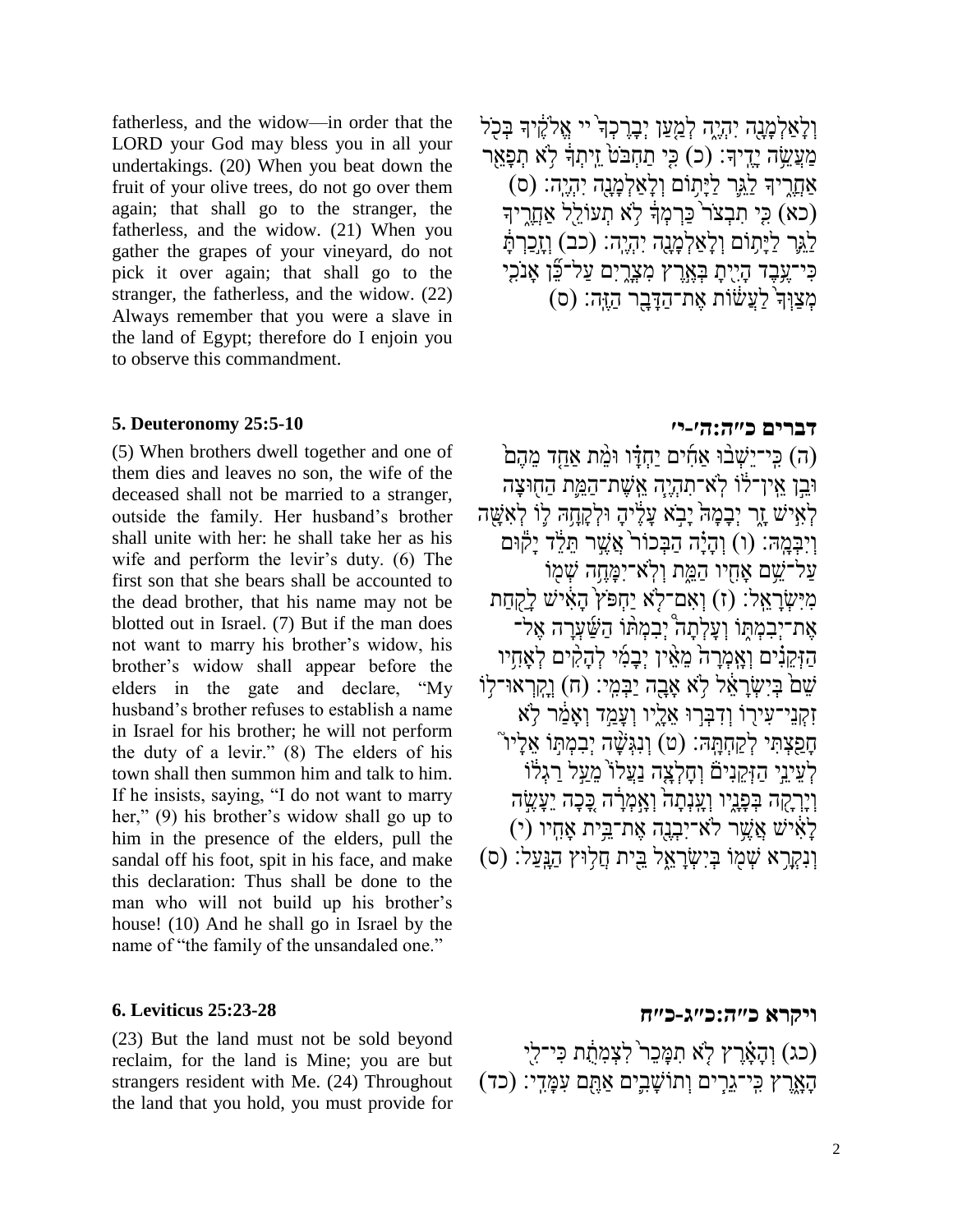the redemption of the land. (25) If your kinsman is in straits and has to sell part of his holding, his nearest redeemer shall come and redeem what his kinsman has sold. (26) If a man has no one to redeem for him, but prospers and acquires enough to redeem with,  $(27)$  he shall compute the years since its sale, refund the difference to the man to whom he sold it, and return to his holding. (28) If he lacks sufficient means to recover it, what he sold shall remain with the purchaser until the jubilee; in the jubilee year it shall be released, and he shall return to his holding.

# **7. [Ruth 1:9-22](https://www.sefaria.org/Ruth.1.9-22)**

(9) May the LORD grant that each of you find security in the house of a husband!" And she kissed them farewell. They broke into weeping (10) and said to her, "No, we will return with you to your people." (11) But Naomi replied, "Turn back, my daughters! Why should you go with me? Have I any more sons in my body who might be husbands for you? (12) Turn back, my daughters, for I am too old to be married. Even if I thought there was hope for me, even if I were married tonight and I also bore sons, (13) should you wait for them to grow up? Should you on their account debar yourselves from marriage? Oh no, my daughters! My lot is far more bitter than yours, for the hand of the LORD has struck out against me." (14) They broke into weeping again, and Orpah kissed her motherin-law farewell. But Ruth clung to her. (15) So she said, "See, your sister-in-law has returned to her people and her gods. Go follow your sister-in-law." (16) But Ruth replied, "Do not urge me to leave you, to turn back and not follow you. For wherever you go, I will go; wherever you lodge, I will lodge; your people shall be my people, and your God my God. (17) Where you die, I will die, and there I will be buried. Thus and more may the LORD do to me if anything

 $\epsilon$ וּבְכָל אֶרֶץ אֶחזַתְכֶם גְּאָלֶה תּתְּנִוּ לְאָרֶץ: (ס) (כה) כִּי־יַמִוּךְ אַחָיִךְ וּמַכַר מֵאֲחזַתִּוֹ ּוָֹּּ֤בא גִֽ ֲאלֹ֙ו ַה ָּקֵּ֣ר ב ֵּא ֶָּ֔ליו ְּוגַָּ֕אל ֵָּּׁ֖את ִמ ְּמַַ֥כר אַחִיו: (כו) וְאִיּשׁ כֵּי לֹא יֶהָיֵה־לִּוֹ גֹּאָל וְהשֹיגֵה יַדֹּוֹ וּמַצַא כְּדִי גְאָלַתְּוֹ: (כז) וְחִשּׁב<sup>י</sup> אֶת־שָׁנֵי מְמְכַרו וְהֵשִׁיב<sup>י</sup> אֶת־הַעֹּדֶף לַאָישׁ  $\hat{\mathbf{x}}$ ְאֲשֶׁר מֵכֲר־לְוֹ וְשָׁב לַאֲחָזָּתוֹ: (כח) וְאָם ַּלְאֹ־מֵצָּאָׁה יַדֹּוֹ דֵּי ְהַשִׁיב לֹוֹ וְהָיֵה מִמְכָּרֹוֹ בְּיַד הַקְּנֶה אֹתוֹ עַד שְׁנַת הַיּוֹבֵל וְיָצָא בַּיּבל ָּוֹשב לְּאֶחָזֶּתוֹ

# **[רות](https://www.sefaria.org/Ruth.1.9-22) [א׳:ט׳-כ״ב](https://www.sefaria.org/Ruth.1.9-22)**

(ט) יתָּן יי לַבֶּם וּמָצֵאוַ מְנוּחָה אַשָּׁה בִּית) אִיֹּשֶׁהּ וַתְּשֵּׁק לָהֶ֫ן וַתְּשֵׂאנָה קוֹלֵן וַתְּבְרֵינַה: וֹ וּת<sup>ַ</sup>אַמְרְנַה־לֵּהְ כּי־אַתֲךְ נַּשִׁוָּּב לְעַמֵּךְ: ) יתְּאמֶר נַעֲמִ<sup>י ָ</sup>שָׂבְנָה בְנוֹתֵי לֵמֵּה תֵלֵכְנַּה) (יא עמֵי הִעֲוֹד־לִי בַנִים בְּמעֵי וְהַיִּוּ לָכֵם לַאֲנַשִׁים: (יִב) שָׁבְנָה בְנֹתַי<sup>י ל</sup>ָבְנָ כִּי זַקְנָתִּי מהָיוֹת לְאִישׁ כִּי אמׂרְתּי<sup>י יֶ</sup>ש־לי תקוֹה גּם ֶהְיִיתִי הַלַּיְּלָה לְאִיּשׁ וְגַם יַלֵדְתִּי בָנֵיִם: (יג) הַלָּהֵן l תְּשַׂבֵּׂרְנַה עֵד אֲשֶׁר יְגִדְּלוּ הַלַּהֶן הַעֲגֶּנֵה לְּבִלְתִּי הֵיִוֹת לְאִישׁ אֲל בְּנֹתֵ֫י כִּי־ ַמְר־לִי מְאֹד מְבֶּ֫ם כִּי־יַַצְאָה בִי יַד־יִהְוֶה: יִד) וַתְּשֶׂנָה קוֹלָן וַתְּבְכֶּינָה עֲוֹד וַתְּשַׁק עַרְפָּהֹ לַחֲמוֹתָׂהּ וְרִוּּת דֵּבְקַה בֵּהּ׃ (טו) וַתּׁאמֶר הַנֵּה שֲׁבַה יִבְמְתֵּ֫דְ אֱל־עַמֵּה וְאֵל־ **אֱלֶֹקֶיהָ שִׁוּּבִי אַחֲרִי יְבִמְּתֵּךְ: (טז) וַתְּאמֶר** רּוּת אַל־תְּפִגָּעִי־בְׂי לְעַזְבֵךְ לַיְשִׁוּּב מֵאֲחֲרָיִךְ כִּי אֱל־אֲשֶׁר תֵּלְלִי אֶלֶֽׁדְּ וּבַאֱשֶׁר תַּלְיּנָי *א*ֲלִין ַ<br>עַמֵּד עַמִּ֫י וַאלַקִיִךְ אֱלֹהָי: (יז) בַּאֲשֶׁר תָּמֹוּתִי אַמּׁוּת וְשֵׁם אֱקֵּבֶר כֹּה יַעֲשֶׂה יי לִי וְכָה יֹסִו*ּ*ף ַּכִּי הַמֶּׁוֶת יַפְרִיד בֵּינִי וּבֵינֵ֣ךָ׃ (יח) וַחֱרֵא כִּי־ מְתָאֲמֵצֶת הָיא לַלֵּכֶת אָתָּהּ וַתֵּחָדֶּל לְדַַבֵּ֣ר  $\kappa$ אֶלִיהָ: (יט) ותּלֵכְנַה שָׁתּיהֶם עד־בֹּאַנַה בִּית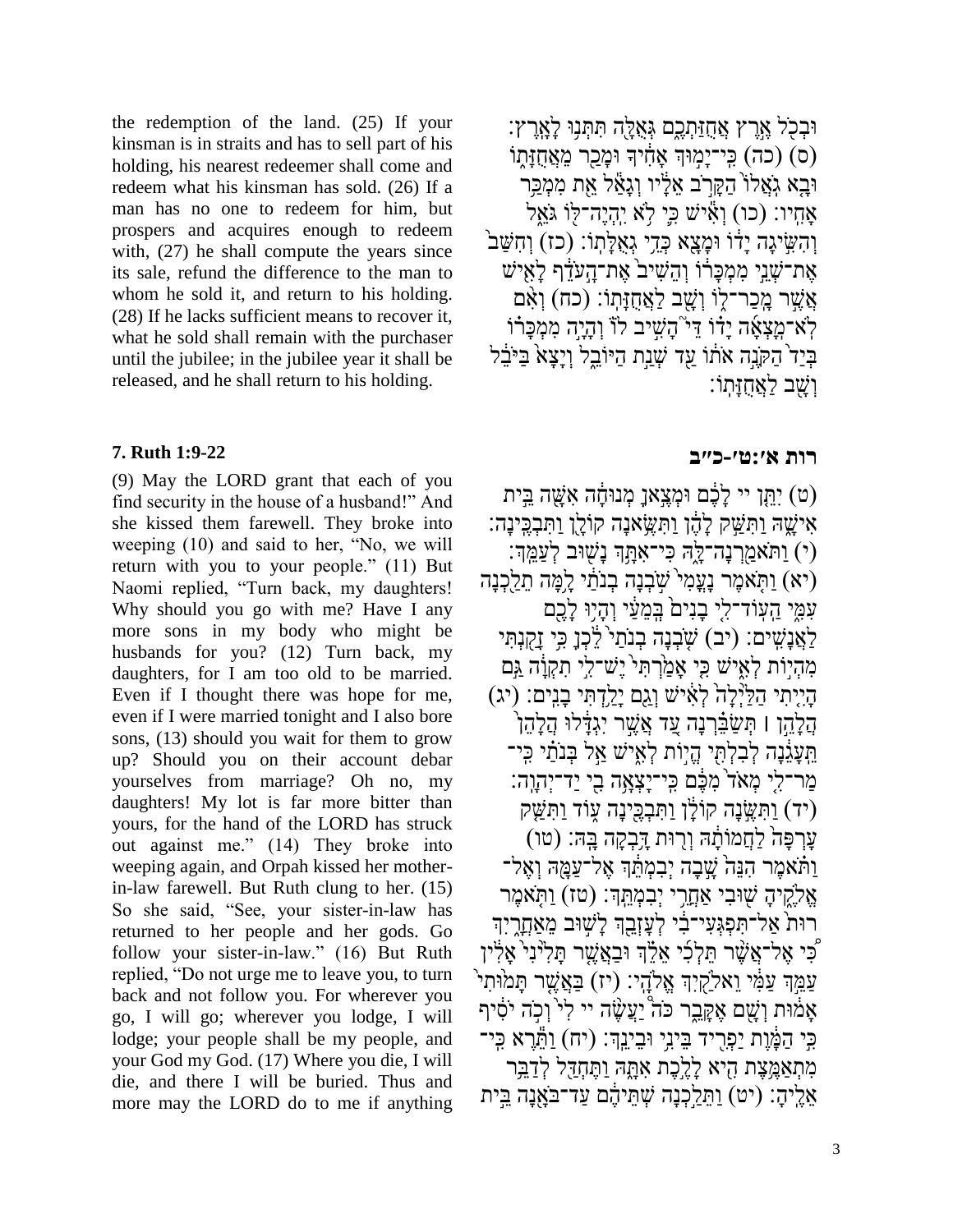but death parts me from you." (18) When [Naomi] saw how determined she was to go with her, she ceased to argue with her; (19) and the two went on until they reached Bethlehem. When they arrived in Bethlehem, the whole city buzzed with excitement over them. The women said, "Can this be Naomi?" (20) "Do not call me Naomi," she replied. "Call me Mara, for Shaddai has made my lot very bitter. (21) I went away full, and the LORD has brought me back empty. How can you call me Naomi, when the LORD has dealt harshly with me, when Shaddai has brought misfortune upon me!" (22) Thus Naomi returned from the country of Moab; she returned with her daughter-inlaw Ruth the Moabite. They arrived in Bethlehem at the beginning of the barley harvest.

## **8. [Ruth 2:8-20](https://www.sefaria.org/Ruth.2.8-20)**

(8) Boaz said to Ruth, "Listen to me, daughter. Don't go to glean in another field. Don't go elsewhere, but stay here close to my girls. (9) Keep your eyes on the field they are reaping, and follow them. I have ordered the men not to molest you. And when you are thirsty, go to the jars and drink some of [the water] that the men have drawn." (10) She prostrated herself with her face to the ground, and said to him, "Why are you so kind as to single me out, when I am a foreigner?" (11) Boaz said in reply, "I have been told of all that you did for your motherin-law after the death of your husband, how you left your father and mother and the land of your birth and came to a people you had not known before. (12) May the LORD reward your deeds. May you have a full recompense from the LORD, the God of Israel, under whose wings you have sought refuge!" (13) She answered, "You are most kind, my lord, to comfort me and to speak gently to your maidservant—though I am not so much as one of your maidservants." (14) ָלְחֶם ויְהִי כְּבֹאֲנָה בִּית לֶחֶם ותּהָם כַּל־הַעִיר ַעֲלֵיהֶן וַתּׂאמֲרִנָּה הֲזָאת נַעֲמִי: (כ) וַתִּאמֵר אֲלֵיהֶׂן אַל־תִּקְרָאנָה לֻי נָעֲמֶי קְרָאנָ לִ<sup>לְ</sup> מָּרָ<del>ּ</del>א כִּי־הַמַר שַׁדֵּי לִי מְאֹד: (כא) אֲנִי מְלֵאֲה ָהָלַּכְתִּי וְרֵיַקֶם הֱשִׁיבֵנִי יי לֻמֶּה תִקְרָאנָה לְ<sup>גֹּ</sup> נַעֲמִ֫י וַיִּי עֲנָה בְו וִשַׁדֵּי הֵרְעֹ לִי: (כב) וַחֲשָׁב נַעֲמִ֫י וְרִ֫וּת הַמּוֹ<u>אֲבְיֶ</u>ה כַלַּתַהּ עָמֶּהּ הַשֲּׁבַה מְשֶׂדֵי מוֹאֲב וְהֵמָּה בָּאוּ בֵּיִת לֵחֵם בְּתִחְלַּת ָקְצִיר שָׂעָׂרִים:

## **[רות](https://www.sefaria.org/Ruth.2.8-20) [ב׳:ח׳-כ׳](https://www.sefaria.org/Ruth.2.8-20)**

יאמר $\hat{\epsilon}$ בֹּעז אל־רוּת הלוֹא שמעת בּתִּ֫י (ה  $\lambda$ ל־תֵּלְכִי יִלְלְקֹט בְּשֵׂדֶה אֲחֶר וְגֵם לְּא ַתֲעבּוִָּׁ֖רי ִמֶָּ֑זה ְּוַ֥כ ה ִת ְּד ָּבִָּׁ֖קין ִעם־נֲַער ָּתִֽי׃ )ט( ַעֵּינַיְךָ בַּשֶׂדֶה אֲשֶׁר־יִקְצֹרוּן וְהָלֵכְתְּ אָחֲרִיהֶן ְהַלְּוֹא צְוֵּיתִי אֶת־הַנְּעֲרִים לְבְלְתֵּי נַגְעֵֽךְ וְצָמִ֫ת וְהָלַכְתְּ אֱל־הַכֵּלִים וְשָׁתֵ֣ית מֲאֱשֶׁר יְשָׁאֲבְוּן הַנְעֲרִים: (י) וַתְּפֹּל<sup>י</sup>עֲל־פַּנֶיהָ וַתְּשָׁתַּחוּ אֲרַצַה וַתְּאמֶר אֶלַיו מַדּוּעַ מַּצָּאתִי ָהֶן בְּעֵינֵ<sup>י</sup>דְ לְהַכִּירֵנִי וְאֲנֹכִי נַכְרַיֵּה׃ (יא) ויִּעַן בּעׁז<sup>י</sup> ויֹאמֵר לֵ<sup>וָ</sup>ה הָגָּד הָגד לִי כִּל אֲשֶׁר־ ַעֲשִׂית אֶת־חֲמוֹתֶד אָחֲרִי מִוֹת אִישֶׁד וַתֲעַזְבִ<u>ֿ</u>י ָאֲביִךְ וְא<sup>ָ</sup>מֹךְ וְאֵיֲרָץ מְוֹלדָתְּךְ וִתְּלְכִי אֱל־עַם  $\gamma$ אַשר לֹא־יִדְעַתְּ תִּמוֹל שׁלְשׁוֹם: (יִב) יְשַׁלִַּם יי פַּעֲלָךְ וּתָהִ<sup>ָּ</sup>י מִשְׂכַרְתְּדְ שָׁלֹמֵ֫ה מעָם יי הָתָּת יִשְׂרַאָ*ּל ְּאֲשֶׁר־ַבֵּּאת לַחֲסִוֹת תַּחַת־* רָּנֵמִ<sup>ּ</sup>יו: (יג) וַתּאמֶר אֶמְצָא־הָן בְּעֵיְנֶיִךְ אדושם כִּי נִחַמְתָּ֫נִי וְרָי דְבַרְתָּ עַל־לֵב ְשׁפְחַתֵךְ וְאנכי לֹא אֱהֶיֶּה כָּאַחָת שִׁפְחֹתֵיךָ: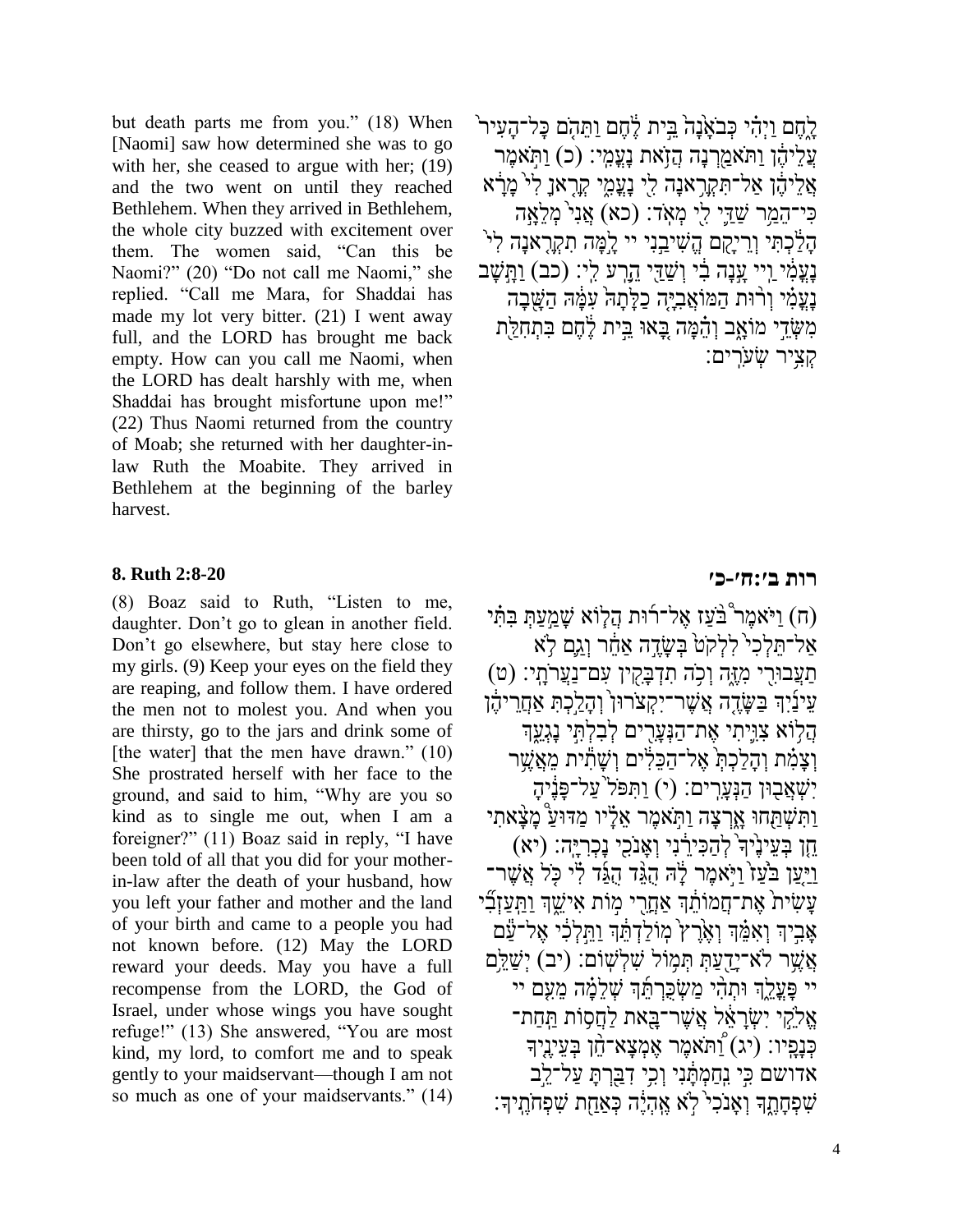At mealtime, Boaz said to her, "Come over here and partake of the meal, and dip your morsel in the vinegar." So she sat down beside the reapers. He handed her roasted grain, and she ate her fill and had some left over. (15) When she got up again to glean, Boaz gave orders to his workers, "You are not only to let her glean among the sheaves, without interference, (16) but you must also pull some [stalks] out of the heaps and leave them for her to glean, and not scold her." (17) She gleaned in the field until evening. Then she beat out what she had gleaned—it was about an 'ephah of barley— (18) and carried it back with her to the town. When her mother-in-law saw what she had gleaned, and when she also took out and gave her what she had left over after eating her fill, (19) her mother-in-law asked her, "Where did you glean today? Where did you work? Blessed be he who took such generous notice of you!" So she told her mother-in-law whom she had worked with, saying, "The name of the man with whom I worked today is Boaz." (20) Naomi said to her daughter-inlaw, "Blessed be he of the LORD, who has not failed in His kindness to the living or to the dead! For," Naomi explained to her daughter-in-law, "the man is related to us; he is one of our redeeming kinsmen."

## **9. [Ruth 3:1-13](https://www.sefaria.org/Ruth.3.1-13)**

(1) Naomi, her mother-in-law, said to her, "Daughter, I must seek a home for you, where you may be happy. (2) Now there is our kinsman Boaz, whose girls you were close to. He will be winnowing barley on the threshing floor tonight. (3) So bathe, anoint yourself, dress up, and go down to the threshing floor. But do not disclose yourself to the man until he has finished eating and drinking. (4) When he lies down, note the place where he lies down, and go over and uncover his feet and lie down. He will tell you what you are to do." (5) She replied, "I

 $\mathrm{F}(\tau)$  ויֹאמֵר $\mathrm{F}^\circ$ ה בֹׁעז לְעַת הַאֹכֵל גִּשִׁי הֲלֹם וְאָבְלְתְּ מְו־הַלֶּהֶם וְטָבְלְתְּ פִּתֵּֽךְ ּבַּתֶוֹמֶץ וַתֵּישֶׁב מִצֵּד הַקְּוֹצְרִים וַיִּצְבַּט־לֵהּ קַלְי וַתְּאכַל וַתְּשָׁבְּע וַתֹּתֵר: (טו) וַתַּקַם לְלַקֵּט וַיִּצַו בַּעַז  $\alpha$ אַת־נְעֲרִיו לֹאמֹר גם בִּין הֲעֲמַרֵים תְּלֹקּ וְלָא תַכְלִימְוּהָ: (טז) וְגָם שֹׁל־תַּשְׁלוּ לָהְ מִן־ ְהַצִּבָּתִים וַעֲזַבְתֵּֽם וְלִִּקְטָה וְלָא תְגִעֲרוּ־בָהּ יז) וַתְּלַקֵט בַּשֶּׂדֶה עַד־הָעָרב וַתַּחִב<sup>ָּ</sup>ט אֵת)  $\dot{\psi}$ אֲשֶׁר־לְקֵּטָה וַיְּהָי כְּאֵיִפָה שְׁעַרִים: (יח) ותּשׂא ותּבוֹא העיר ותּרָא חמוֹתה את אֲשֶׁר־לִקְטַה ותּוֹצא ותּתֵּן־לָה אָת אֲשֶׁר־ הוֹתְרָה מִשַּׂבְעֵה: (יט) ותֹּאמֶר צָּה חֲמוֹתַ*וּ*ה איִפֿה לִקַּטְתְּ הִיּוֹם<sup>ְ</sup> וְאנה עַשִׂית יְהָי מכּירִךְ ַּבְרִוּדְ וִתִּגָּד לְחֲמוֹתָנָּה אֶת אֱשֶׁר־עֲשָׂתַה עַמּוֹ וַתּֿאמֶר שֵׁם הַאִישׁ אֲשֶׁר עַשִׂיתִי עִמֶּוֹ הַיִּוֹם ַבֹּעז: (כ) ותּתֹאמר נעמי לכלִתה בּרוּדְּ הוּא ַליי אַשֶׁר ׁלֹא־עזֶב חִסְדֹּו אֶת־הַחִייִם וְאֶת־ הַמֱתֵים וַתְּאמֵר לֵהְ נַעֲמִ֫י קַרוֹב לַּנּוּ הַאֹישׁ ִמִֽג ֲאֵָּּׁ֖לנּו ִֽהּוא׃

# **[רות](https://www.sefaria.org/Ruth.3.1-13) [ג׳:א׳-י״ג](https://www.sefaria.org/Ruth.3.1-13)**

(א) וַתְּאמֶר לָהְ נַעֲמִי חֲמוֹתָהּ בִּתֵּי הַלְּא  $\frac{1}{2}$ ַבַּקֶּשׁ־לֶךְ מָּנִוֹּחַ אֲשֶׁר יִיטֲב־לֵךְ׃ (ב) וְעַתּה הַלְא בֹּעֲז מְדַעִתּׂנוּ אֲשֶׁר הַיִיִּת אֶת־נַעֲרוֹתֵיו הְנֵּה־הוֹא זֶרֶה אֱת־גְּרֶן הַשָּׂעֹרִים הַלֵּיִלָּה: (ג) וְרַחֲצָהָ l וַסָּׁכָהְּ וְשֲׂמָהְ שמלתך)  $\left[ \psi \right]$  הָגְּרֵךְ $\left[ \psi \right]$ עֲלֵיִךְ וירדתי  $\left[ \psi \right]$ ַאֲל־תְּוָּדְעִי לָאִישׁ עַד כַּלֹּתוֹ לָאֱכָל וְלִשְׁתְּוֹת: ר) וִיהִי בְשָׁכְבֹוֹ וְיָדַ<sup>י</sup>עַתְּ אֶת־הַמָּקוֹם אֲשֵׁר) יִשְׁכַּב־שַׁם וּבֵאת וְגִלִּית מֲרִגְּלוַתְיו ושכבתי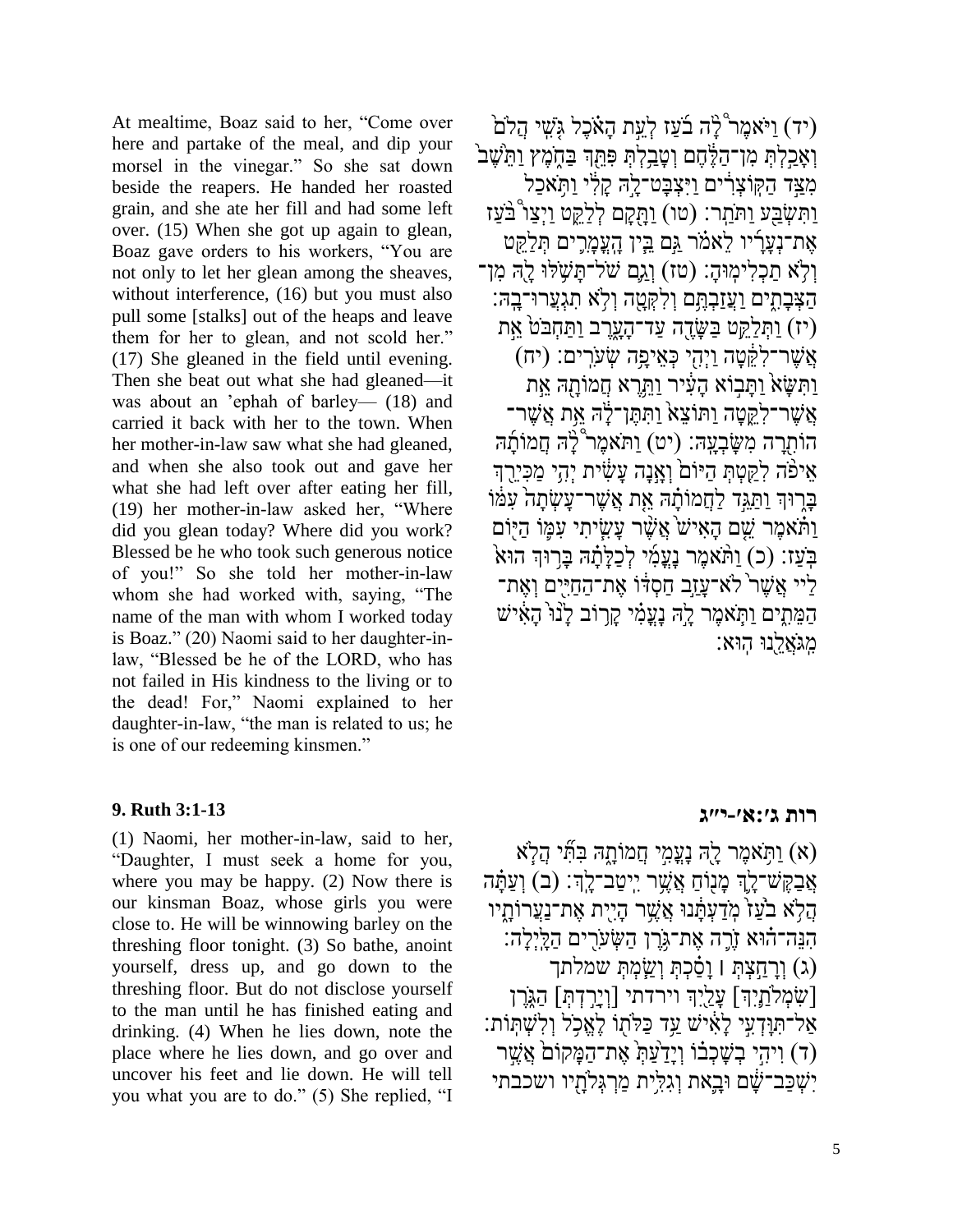will do everything you tell me." (6) She went down to the threshing floor and did just as her mother-in-law had instructed her. (7) Boaz ate and drank, and in a cheerful mood went to lie down beside the grainpile. Then she went over stealthily and uncovered his feet and lay down. (8) In the middle of the night, the man gave a start and pulled back there was a woman lying at his feet! (9) "Who are you?" he asked. And she replied, "I am your handmaid Ruth. Spread your robe over your handmaid, for you are a redeeming kinsman." (10) He exclaimed, "Be blessed of the LORD, daughter! Your latest deed of loyalty is greater than the first, in that you have not turned to younger men, whether poor or rich. (11) And now, daughter, have no fear. I will do in your behalf whatever you ask, for all the elders of my town know what a fine woman you are. (12) But while it is true I am a redeeming kinsman, there is another redeemer closer than I. (13) Stay for the night. Then in the morning, if he will act as a redeemer, good! let him redeem. But if he does not want to act as redeemer for you, I will do so myself, as the LORD lives! Lie down until morning."

#### **10. [Exodus 12:29](https://www.sefaria.org/Exodus.12.29)**

(29) In the middle of the night the LORD struck down all the first-born in the land of Egypt, from the first-born of Pharaoh who sat on the throne to the first-born of the captive who was in the dungeon, and all the first-born of the cattle.

#### **11. [Ezekiel 16:6-8](https://www.sefaria.org/Ezekiel.16.6-8)**

(6) When I passed by you and saw you wallowing in your blood, I said to you: "Live in spite of your blood." Yea, I said to you: "Live in spite of your blood." (7) I let you grow like the plants of the field; and you continued to grow up until you attained to womanhood, until your breasts became firm

[וְשַׁכֵּבְתֵּ] וְהוּא יגִיד לָ<sup>וְ</sup>דָּ אֶת אֲשֶׁר תּעשִׂין: ה) וַתְּאמֶר אֲלֵיהַ כֵּלְ אֲשֶׁר־תֹּאמֶרִי [אֲלֵי] ר: (ו) וַתֲרֵד הַגְּרֵן וַתֲּעַשׂ כִּכְל אֲשֶׁר־ צְוָּתָּה חֲמוֹתָ<sup>ֶ</sup>ה׃ (ז) וַ<sup>3</sup>ֹּאכַל ּבְּעַז וַיֵּשׁתָּ וַיִּיטַב לֹבּוֹ ויַּבֹּ̈א לִשָּׁכַב בַּקָצה הַעֲרמֵה ותַּבֹא בלָּט וַתְּגַל מַרְגִּלְתָיו וַתְּשָׁבֵּב: (ח) וַיְהָי ּבַחֲצִי הַלַּיִלַּה וַיֵּחֲרִד הַאִישׁ וַיִּלַּפֵת וְהִנֵּה אִשֶּׁה שֹׁכֵבֶת מַרְגִּלְהַיו: (ט) וַיְּאמֶר מִי־ַאָתּ וַתּׁאמֶר אֲנֹכִי רִוּת אֲמַתֶैד וּפַרַשָׂתַּ כְנַכֵּהְ עַל־  $\alpha$ מֲתְדָּ כִּי גֹאֶל אֲתֲה: (י) וַיֹּאמֶר בְּרוּכָ $\alpha$  אֶתְ ַלִּיי ִבְּתִּי הֵיַטֲבְהְּ חַסְדֵּךְ הָאַחֲרוֹן מִן־הָרָאשֶׁוֹן ַלְבַלְתִּי־לֶֽבֶת אַחֲרי הַבְּחוּרִים אַם־דָּל וְאַם־ ָעַשִׁיר: (יא) וְעַתּה בַּתּי אל־תּיראי כּל אַשֶר־תֹּאמְרִי אֲעֵשׂה־לֵּךְ כִּי יוֹדֵ<sup>ּ</sup>עֲ כַּל־שַׁעַר ַעֲמִי כִּי אֲשֶׁת חַיִל אָתְּ: (יב) וְעַתָּה כִּי אָמְנָּם ָּכִּי אם גֹאָל אַנְבִי וְגֵם יֵּשׁ גֹּאֵל קַרוֹב מְמֵֵנִּי: יגאַלֵּה (ג) יִלְינִי | הַלַּיְלָה וְהָיָה בַב<sup>ּ</sup>קֵר<sup>י</sup> אָם־יִגְאַלֵּ טוֹב<sup>י</sup> יִגְאָל וְאָם־לֹא יַחְפָּץ לְגְאֲלֶךָ וּגְאַלְתִּֽיךָ ֿאֲנֻ<sup>ֹּכִי</sup> חַי־יי שָׁכְבִי עַד־הַבְּקֵר:

#### **[שמות](https://www.sefaria.org/Exodus.12.29) [י״ב:כ״ט](https://www.sefaria.org/Exodus.12.29)**

(כט) וַיְּהִי I בַּחֲצִי הַלַּיְלָה וַיי הָבָּה כָל־בְּכוֹר $\,$ ּבְאֶרֶץ מִצְרַיִם מִבְּכִר פַּרְעֹה הַיֹּּשֵׁב עַל־ כְּסָאוֹ עֵד בְּכִוֹר הַשָּׁבִי אֲשֶׁר בְּבֵית הַבְּוֹר וְכֹל בּכוֹר בַּהְמַהָ

### **[יחזקאל](https://www.sefaria.org/Ezekiel.16.6-8) [ט״ז:ו׳-ח׳](https://www.sefaria.org/Ezekiel.16.6-8)**

(ו) וַאֲעֱבָר עַלַ<sup>י</sup>ַּוְ יַוְאֵרְאֶד מְתִבּוֹסִסֶת בְּדָמֶיְךָ **וְאָמַר לָדְ ּבְדָמִיִךְ חֲיִי וָאָמַר לֻךְ בְּדָמַיִךְ חֲיִי:** ์י) רִבָּבָ֫ה כְּצֶמַּח הַשֶּׂדֶה נְתַתְּ֫יךְ וַתִּרְבִּי  $\vec{\rm n}$ ַוְתִּגְדְּלִ<sup>ּ</sup>י וַתָּבְאִי בַּעֲדִי עֲדָיִיִם שָׁדַיִם נָכ<sup>ו</sup>נוּ ּו ְּׂש ָּעֵֵּּ֣רְך ִצ ֵֶּ֔מ ַח ְּוַָּׁ֖א ְּת ֵּעַ֥ר ם ְּו ֶע ְּרָּיִֽה׃ )ח( ָּו ֶאֱעָ֨ב ר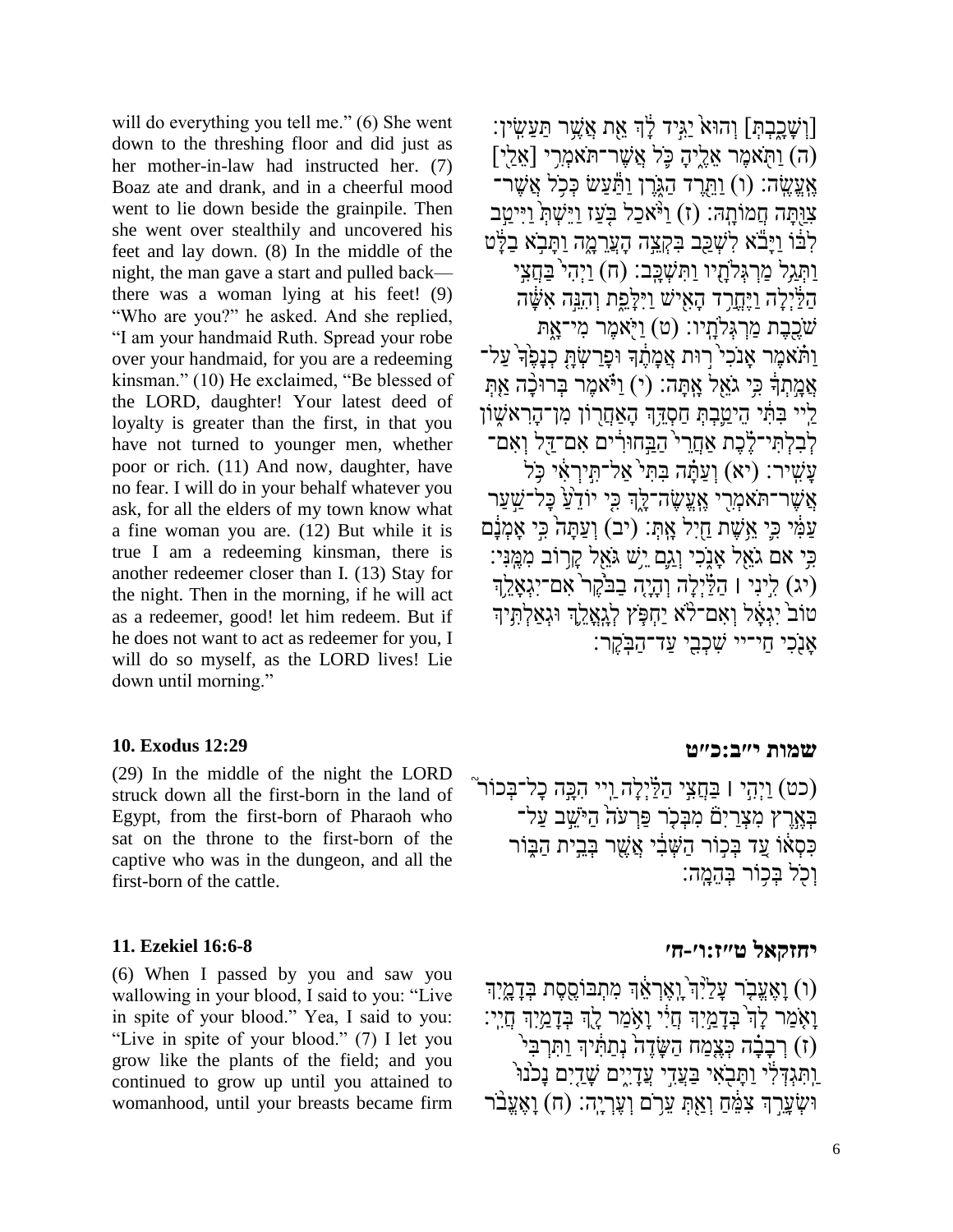and your hair sprouted. You were still naked and bare (8) when I passed by you [again] and saw that your time for love had arrived. So I spread My robe over you and covered your nakedness, and I entered into a covenant with you by oath—declares the Lord GOD; thus you became Mine.

## **12. [Ruth 4:1-17](https://www.sefaria.org/Ruth.4.1-17)**

(1) Meanwhile, Boaz had gone to the gate and sat down there. And now the redeemer whom Boaz had mentioned passed by. He called, "Come over and sit down here, Soand-so!" And he came over and sat down. (2) Then [Boaz] took ten elders of the town and said, "Be seated here"; and they sat down. (3) He said to the redeemer, "Naomi, now returned from the country of Moab, must sell the piece of land which belonged to our kinsman Elimelech. (4) I thought I should disclose the matter to you and say: Acquire it in the presence of those seated here and in the presence of the elders of my people. If you are willing to redeem it, redeem! But if you will not redeem, tell me, that I may know. For there is no one to redeem but you, and I come after you." "I am willing to redeem it," he replied. (5) Boaz continued, "When you acquire the property from Naomi and from Ruth the Moabite, you must also acquire the wife of the deceased, so as to perpetuate the name of the deceased upon his estate." (6) The redeemer replied, "Then I cannot redeem it for myself, lest I impair my own estate. You take over my right of redemption, for I am unable to exercise it." (7) Now this was formerly done in Israel in cases of redemption or exchange: to validate any transaction, one man would take off his sandal and hand it to the other. Such was the practice in Israel. (8) So when the redeemer said to Boaz, "Acquire for yourself," he drew off his sandal. (9) And Boaz said to the elders and to the rest of the people, "You are witnesses today that I am acquiring from

7

ָּעֲלֹיָךְ וָאֶרְאֶ**ּ**ךְ וְהָגָּה עְתֵּךְ עֵׁת דֹּדִים וָאֶפְרָשׁ ְּכְּנָפִי עָלַיְךָ וָאֲכָסֵה עֵרְוָתֵךְ וָאֵשֶׁבָע לָיִ וַאֲבֿוֹא בְבְרִית אֹתָ֫ךְ נְאֱם אדושם יי וַתְּהִיִי לִ ִֽי׃

# **[רות](https://www.sefaria.org/Ruth.4.1-17) [ד׳:א׳-י״ז](https://www.sefaria.org/Ruth.4.1-17)**

ה(א) וּבֹעז עַלַה הַשׁער ויּשֶׁב שַׁם וַהִּנֵּה (א הגֹאל עבר אֱשֶׁר דִּבֵּר־בֹּעז ויַאמֶר סִוּרָה יִּשְָׁב: (ב) אֶבְה־פָּׂה פְּלִנְי אַלְמֹגֵי וַיָּסֵר וַיֵּּשֳב: ויּקוו עֲשַׂרָה אֲנַשִׁים מזִקְנִי הַעִיר ויִּאמֶר עֲבוּ־כָּה וַיֵּשֵׁבוּ: (ג) וַיֹּאמֶר לַגֹּאֶל חֶלְקַת הַשֲׂדֶּה אֲשֶׁר לְאַחִינוּ לָאֱלִימֱלֶךְ מָכְרָה נָעֲמִֽי הַשֲּׁבָה מְשָׂדֶה מוֹאֵב: (ד) וַאֲנִי אַמַרתִּי  $\gamma$ אֶגְלֶה אזְנִֽדְּ לֹאמֹׂר קְנִה ְנְגֶד הִיּשָׁבים ְוָנְגֶד זִקְנֵי עַמְ*ּיֹ אָם־הַגְא*ָל<sup>י</sup> גָּאֵל וְאָם־לֹא יְגְאַל הגיִּדָה לִּי ואדע [וְאִדְעֲה] כּי אִין זוּלַתְךָ ַיְגְּאוֹל וְאֲנֹכִי אֲחֱרֶיךָ וַיְּאמֶר אֲנֹכִי אֱגְּאָל: ה) וַיִּאמֶר בֹּעַז בְּיוֹם־קִנוֹתְךָּ הַשֲׂדֶה מְיַּד) נַעֲמִי וְּמֵאֵת רִוּת הַמּוֹאֲבִיַּה אֲשֶׁת־הַמֶּת קניתי [קַנִֿיתַה] לְהַקִים שׁם־המֵּת על־ נַחֲלָתְוֹ: (ו) וַיְּאמֶר הַגֹּאֵ֫ל לְאׁ אוּכַל לגאול־  $[$ לֹגְאל־] לֹי פֵּן־אשָׁחִית אֱת־נַחֲלַתִי גָּאל־לְדְּ ָאתּה אָת־גָּא וֹלוֹי כִּי לֹא־אוּכל לגָאל: (ז) וַ וֹאת לְפָנָים בִּיְשָׂרָאֵ*ּ*ל עַל־הַגָּאוּלֵה וְעַל־ התִּמוּרַה לְקִיָּּם כַּל־דַּבָּ֫ר שַׁלִ**ְף א**ָישׁ נַעֲלִוֹ  $(n)$  יִנְּתַן לְרֵעֱהוּ וְזָאת הַתְּעוְּדֶה בְּיִשְׂרָאֱל: (ח וִיֹּאמֶר הגֹּאָל לְבְעז קִנְה־לָךְ ויּשָׁלְף נַעֲלְוֹ: ט) וַיֹּאמֶר ּבֹּעֲז לַזְּקֵנִים וְכָל־הָעָּ֫ם עֲדֵים)<br> אַתֵּם הִיּּׂוֹם כִּי קַנִיתי אֱת־כַּל־אֱשֶׁר לֶאֱלִימֶ֫לֵ**֣דְ וְאֶת כַּל־אֲשֶׁר לְכָלְי**ּ֑וֹן וּמֲחָלְוֹן כְּיַּיָּד נָעֲמִֽי: (י) וְגַם אֶת־רִוּת הַמֹּאֲבִיָּה ֹאֲשֶׁת  $\alpha$ מַחְלֹוֹן קָנִיתִי לִי לְאִשָּׁה לְהָקִים שֵׁם־הַמֵּת ַעל־נַחֲלַתו וְלֹא־יכֵּרֶת שׁם־המֵת מעָם אֱחָיו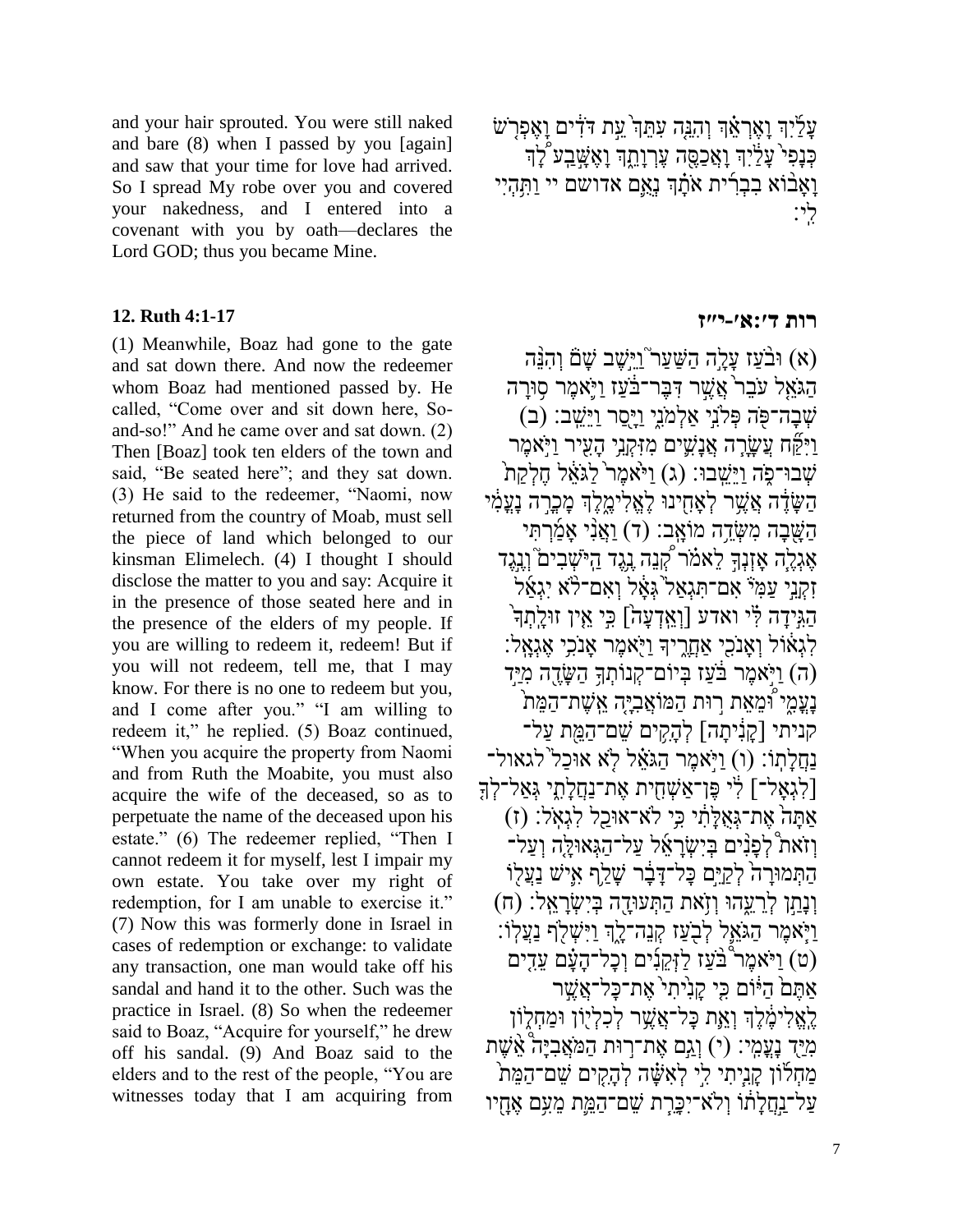Naomi all that belonged to Elimelech and all that belonged to Chilion and Mahlon. (10) I am also acquiring Ruth the Moabite, the wife of Mahlon, as my wife, so as to perpetuate the name of the deceased upon his estate, that the name of the deceased may not disappear from among his kinsmen and from the gate of his home town. You are witnesses today." (11) All the people at the gate and the elders answered, "We are. May the LORD make the woman who is coming into your house like Rachel and Leah, both of whom built up the House of Israel! Prosper in Ephrathah and perpetuate your name in Bethlehem! (12) And may your house be like the house of Perez whom Tamar bore to Judah—through the offspring which the LORD will give you by this young woman." (13) So Boaz married Ruth; she became his wife, and he cohabited with her. The LORD let her conceive, and she bore a son. (14) And the women said to Naomi, "Blessed be the LORD, who has not withheld a redeemer from you today! May his name be perpetuated in Israel! (15) He will renew your life and sustain your old age; for he is born of your daughter-in-law, who loves you and is better to you than seven sons." (16) Naomi took the child and held it to her bosom. She became its foster mother, (17) and the women neighbors gave him a name, saying, "A son is born to Naomi!" They named him Obed; he was the father of Jesse, father of David.

## **13. [Bava Metzia 47a:14-15](https://www.sefaria.org/Bava_Metzia.47a.14-15)**

The Gemara comments: This dispute between Rav and Levi is **parallel to** a dispute between *tanna'im***.** The verse states: **"Now this was the custom in former time in Israel concerning redemption and concerning substitution, to confirm all matters; a man drew off his shoe, and gave it to his neighbor"** (Ruth 4:7). The verse is interpreted: **"Redemption"; that is a sale. And likewise it says:** "Neither shall be sold

וּמֹשֵׁער מְקוֹמָוֹ עִדִים אַתֲּם היִיֹּם: (יא) ויאמרו כל־העם אַשר־בּשער וְהזִקנים עֵדֵים יִתֵּן יי אֱת־הָאִשֶּׁה הַבָּאָה אֱל־בֵּיהֶ֫דִּ  $\epsilon$ כָּרְהל | וּכָלְאָה אֲשֶׁר בֵּנוּ שָׁתִּיהֶם אֱת־בִּית יִשְׂרָאֵל וַעֲשֶׂה־חֵיל בִּאֲפְרָּׂתַה וּקִרַּא־ַשֵׁם בְּבֵית לָחֶם: (יִב) וִיהָי בֵיתְךָ ּבְּבִית פֶּ֫רֶץ  $\dot{y}$ ָאֲשֶׁר־יַלְדֶה תַמֲר לִיהוּדֶה מְן־הָזֶּרַע אֲשֶׁר יְתֵּן יי לְדָּ מִן־הַנַּעֲרָה הַזְאת: (יג) וַיִּקַּׁח בְּעַז אֶת־רוּת וַתְּהִי־לִוֹ לְאִשָּׁה וַיָּבְא אֱלֶיהָ וַיִּתֲן יי לֵהּ הֶרִיוֹן וַחֲלֵד בֵּן: (יד) וַתּאֹמֵרְנָה הַנַּשִׁים  $\gamma$ אָל־נַעֲמִ֫י בַּרִוּךְ יי $\gamma$ אֱשֶׁר לְא הָשִׁבִּית לֵהְ גֹּאֵל ָהַיִּוֹם וְיִקֵּרָא שִׁמְוֹ בְּיִשְׂרַאֵּֽל: (טו) וְהָיַה לַדְּ ַלְמֹשִׁיב נֶ֫פָּשׁ וּלְכלִכּל אֱת־שֹׂיבתִדְּ כִּי כִלְּתְדְ אֲשֶר־אֲהֵבַׂהֶדְ יְלָדַתוּ אֲשֶר־הִיא ִטוֹבַה לַּדְ ְמְשָׁבְעַה בַּנִים: (טז) וַתְּקָּח נַעֲמֶי אֱת־הָיֶּלֶד וּתְּשׁתְהוּ בְחִיקָה וּתְּהי־לִוֹ לְאֹמֵנֶת: (יז) וַתְּקָרָאנָה לֹוֹ הַשָּׁכֵנוֹת שֵׁם לֵאמֹר יִלַּד־בֵּן לְנַעֲמִי וַתְּקָרָא**ָנָה שִׁמוֹ עוֹבֶד הִוּא אֲבִי־יְשִׁי**  $($ פַּרְ דַוְד׃ (פ

## **בבא מציעא מ״ז א:י״ד-ט״ו**

כתנאי (רות ד, ז) וזאת לפנים בישראל על הגאולה ועל התמורה לקיים כל דבר שלף איש נעלו ונתן לרעהו גאולה זו מכירה וכן הוא אומר